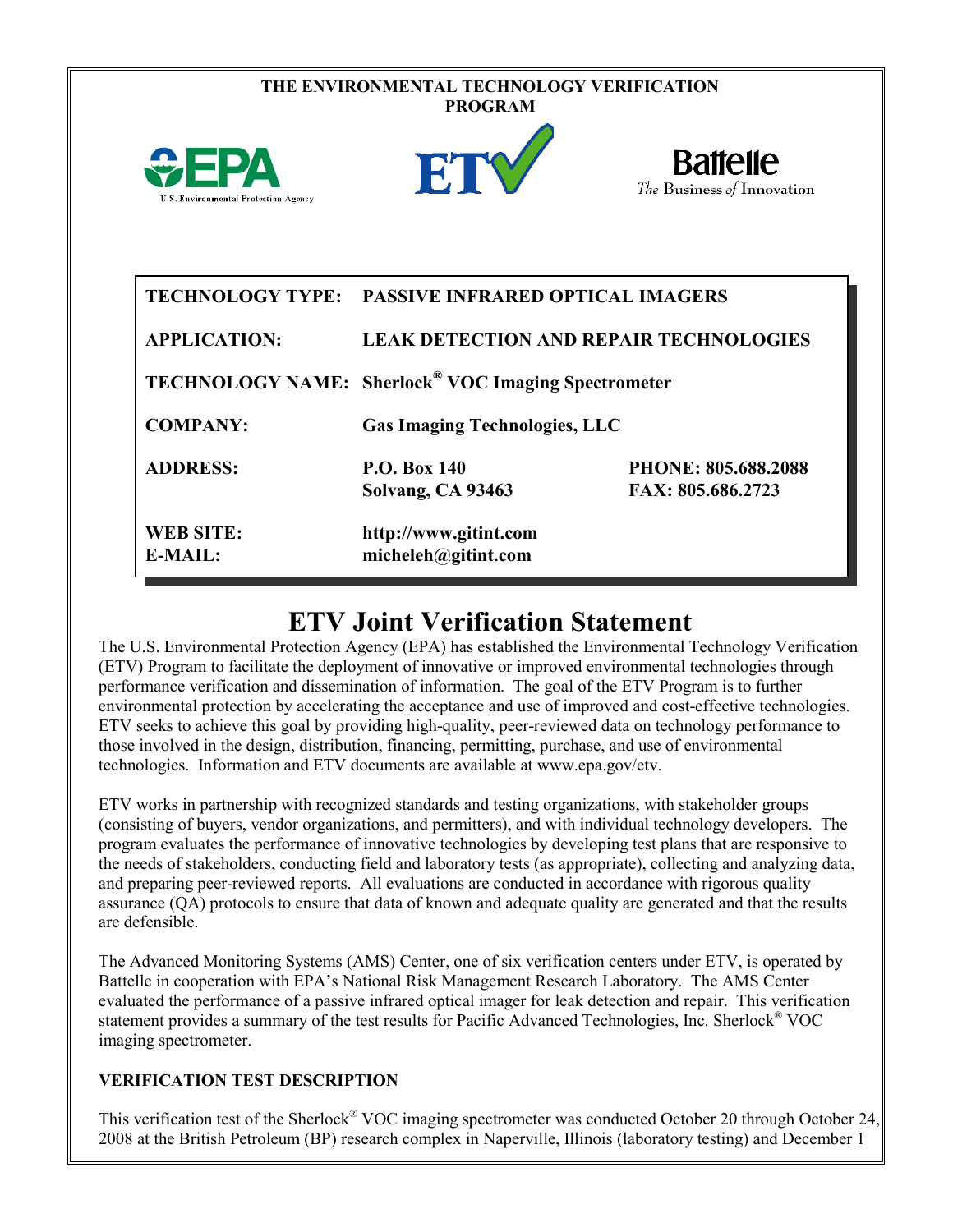through December 5, 2008 at the Dow Chemical Company chemical plants (field testing) in Freeport, Texas. Battelle coordinated this verification test with support from BP, the Dow Chemical Company, the American Chemical Council, and the Texas Chemistry Council.

This verification test utilized simulated gas leaks of select chemicals in a laboratory environment, and under real world conditions at a chemical plant in Freeport, TX. The ability of the Sherlock<sup>®</sup> VOC imaging spectrometer to qualitatively detect gas leaks of select chemicals by visual images relative to a quantitative concentration measurement made by a portable monitoring device acceptable under U.S. EPA Method 21 was verified. Reference sampling with the portable monitoring device acceptable under U.S. EPA Method 21 was conducted to determine the mass rate of specific chemical species emitted from each leak observed with the Sherlock® VOC imaging spectrometer.

During both the laboratory and field testing, the Sherlock<sup>®</sup> VOC imaging spectrometer was operated by a representative of Industrial Scientific Corporation, a company with a partnering agreement with Pacific Advanced Technologies, Inc. for the Sherlock® VOC. This verification test utilized two additional individuals to confirm the observation of a leak in an effort to eliminate operator bias. The two additional confirming individuals were the Battelle verification test coordinator and a verification test team member. The use of three individuals to confirm a chemical leak is not standard practice when using the imaging spectrometer; typical operation relies on a single operator.

The detection of a gas leak in either the laboratory or field was determined by the spectrometer operator and the two confirming individuals that reported the results qualitatively as either a "detect" or "non-detect". All three must have agreed on the results for the observation to be considered detectable. When all three did not agree, the observation was reported as a non-detect. A non-detect was also recorded if the imaging spectrometer operator did not observe a gas leak (i.e., no confirmation of a non-detect was performed). Each observation was conducted using the viewing screen of the spectrometer.

The test quality assurance plan (TQAP) for this verification test indicated that field testing would be conducted at two field sites. Due to production scheduling issues, a second field site could not be obtained in a timely manner and this verification test was completed using the laboratory results and the results from one field test site.

The Sherlock<sup>®</sup> VOC imaging spectrometer was verified by evaluating the following parameters:

- *Method Detection Limit* The minimum mass leak rate that all three individuals observed using the spectrometer under controlled laboratory conditions. This parameter was not evaluated during the field testing phase.
- *Detection of Chemical Gas Species Relative to a Portable Monitoring Device* The ability of the imaging spectrometer to qualitatively detect a gas leak by visual images relative to a quantitative concentration measurement made by a portable monitoring device acceptable under U.S. EPA Method 21. This parameter was evaluated in both the laboratory and field testing phases.
- *Confounding Factors Effect* Background material, wind speed, and stand-off distance were carefully controlled during laboratory testing to observe their effects on the method detection limit. Background materials used were either curved metal gas cylinders or cement board; wind speed was controlled to zero, 2.5, and five miles per hour (mph); and stand-off distances were maintained at either 10 or 30 feet (ft). During field testing, these variables as well as meteorological conditions were recorded.
- *Operational Factors* Technology ease of use, cost, user-friendliness of vendor software, troubleshooting, downtime, and other parameters such as these were recorded.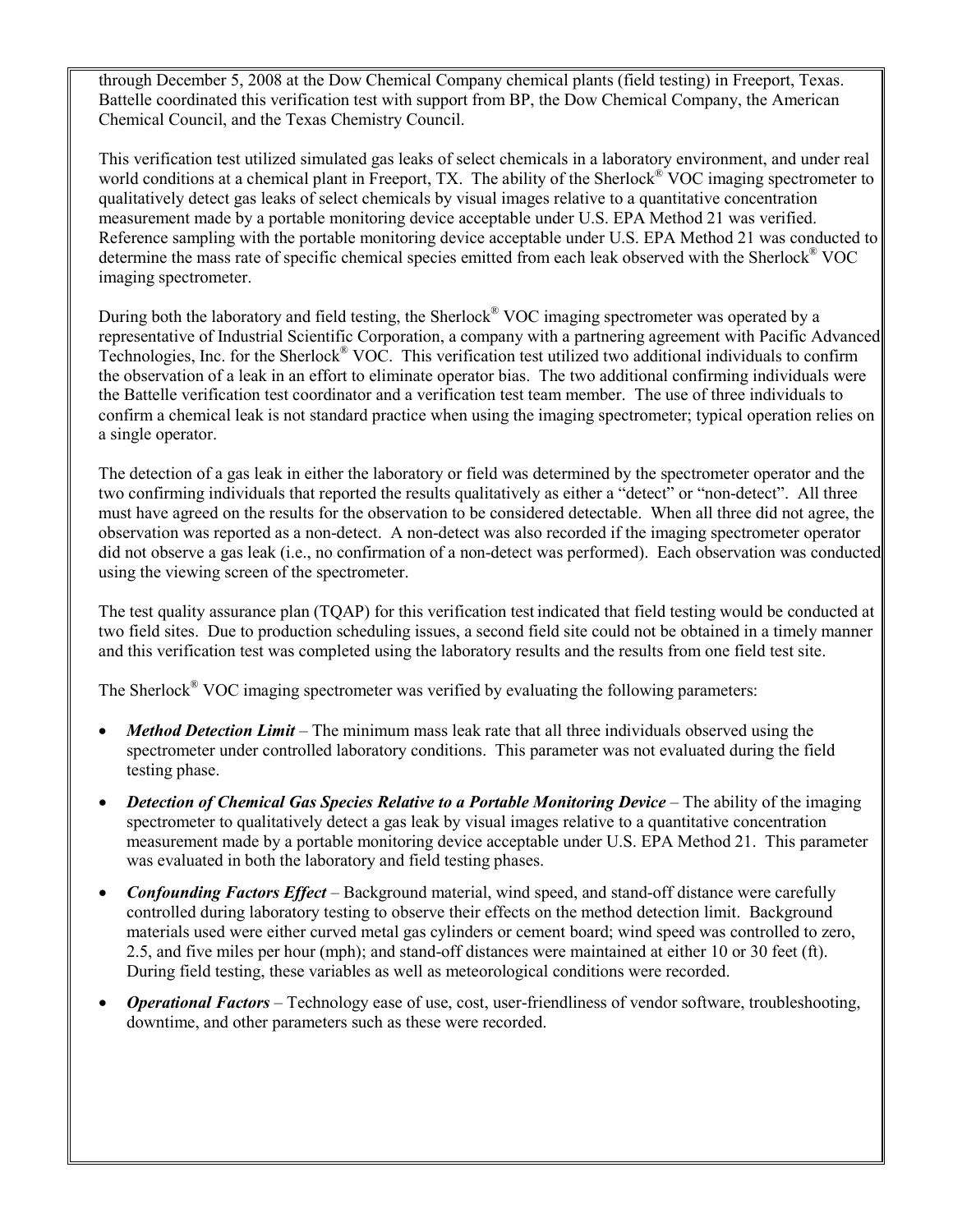QA oversight of verification testing was provided by Battelle and EPA. Battelle QA staff conducted technical systems audits of both the laboratory and field testing, and Battelle QA staff conducted a data quality audit of at least 10% of the test data. This verification statement, the full report on which it is based, and the TQAP for this verification test are available at www.epa.gov/etv/centers/center1.html.

## **TECHNOLOGY DESCRIPTION**

The following is a description of the Sherlock® VOC imaging spectrometer, based on information provided by the vendor. The information provided below was not verified in this test.

The Sherlock® VOC is an infrared optical imaging spectrometer that can be used for video imaging of gas leaks. The spectrometer is portable and battery operated. The Sherlock<sup>®</sup> VOC is based on patented image multi-spectral sensor technology.

The Sherlock® VOC imaging spectrometer can be used for infrared imaging purposes in many types of industries such as oil, gas, chemical, power generation, pulp and paper, and mining.

The Sherlock® VOC imaging spectrometer has a 75-millimeter focal length lens embedded in the body of the instrument. The lens has a set focal ratio (f-number or f/) of 2.5. The horizontal field of view is approximately seven degrees. The Sherlock<sup>®</sup> VOC can be carried by an operator using an optional EasyRig harness, enabling pointing and scanning while the operator looks at the liquid crystal display (LCD). This design leaves the operator free to watch for safety hazards in the environment of a processing plant.

## **VERIFICATION RESULTS**

*Method Detection Limits and Detection of Chemical Gas Species Relative to a Portable Monitoring Device.* Method detection limits were determined during laboratory testing with the Sherlock<sup>®</sup> VOC imaging spectrometer. The ability of the spectrometer to qualitatively detect a gas leak by visual images relative to a quantitative concentration measurement made by a portable monitoring device acceptable under U.S. EPA Method 21 was assessed during both laboratory and field testing. After the imaging spectrometer method detection limit had been determined for a particular chemical under the specified test conditions in the laboratory, the leak was sampled by the Method 21 compliant monitoring device to determine if it was capable of detecting the chemical leak. Table 1 presents results for the imaging spectrometer and the Method 21 compliant monitoring device obtained during laboratory testing.

During field testing, a portable Method 21 compliant monitoring device was used to screen each leaking component as part of the reference sampling method used. [Table 2](#page-3-0) reports the responses of the portable monitoring device when screening components, and identifies whether the spectrometer was able to detect the chemical leak from the leaking component. The chemical-specific mass emission rate from the leaking component, determined by the reference method, is also provided.

During field testing, daily meteorological conditions were obtained from the Dow Chemical Company's on-site meteorology station. Although the wind speed and daily maximum and minimum temperatures were obtained from this station, the actual meteorological conditions at each leak location monitored on the site are unknown.

*Influence of Confounding Factors.* Stand-off distance, wind speed, and background material affected the performance of the Sherlock® VOC imaging spectrometer. For example, increasing the stand-off distance from the leak increased the method detection limits, and increasing wind speed also increased the method detection limits.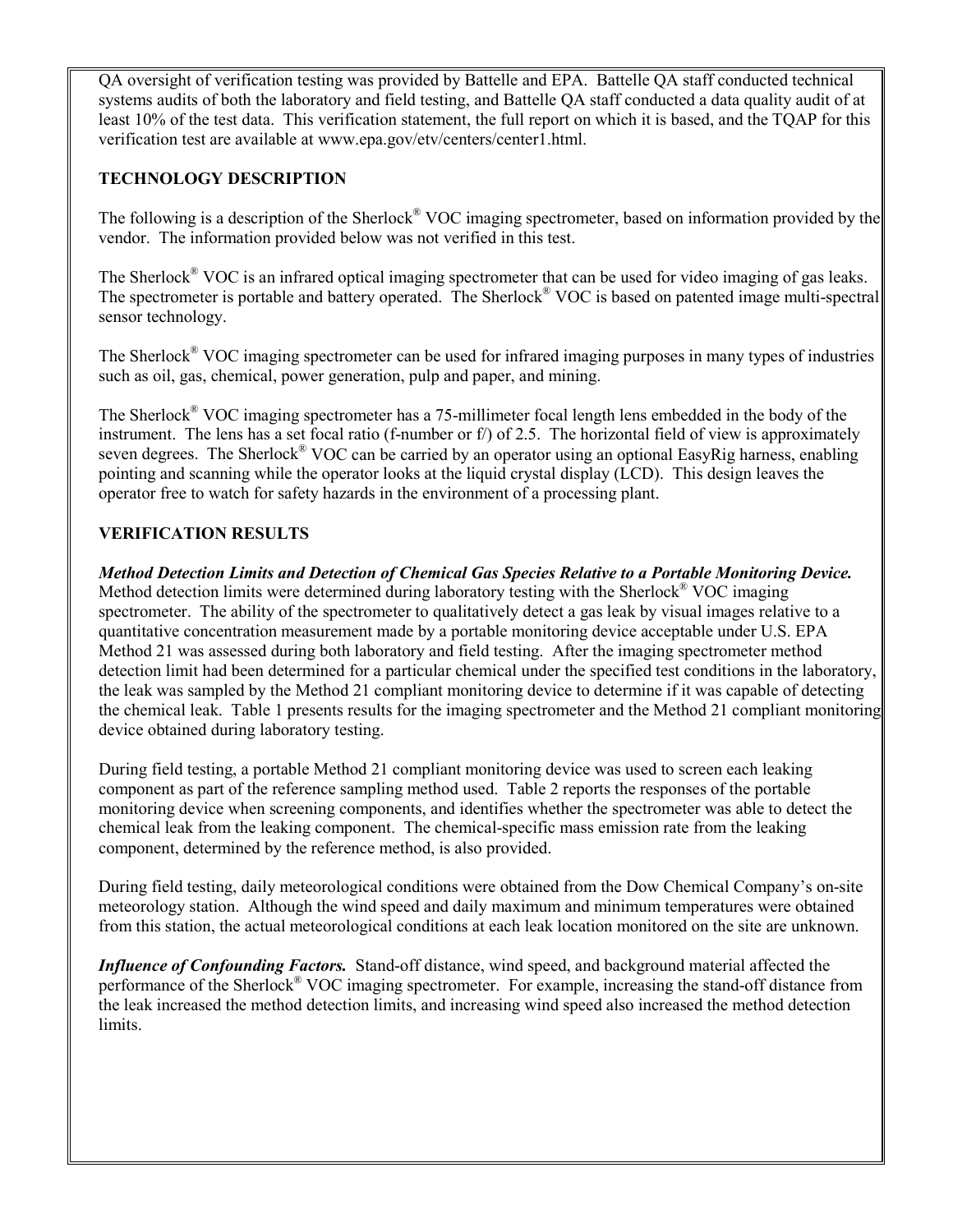| Table 1. Summary of Spectrometer Method Detection Limits <sup>(a)</sup> and Percent Agreement with a |
|------------------------------------------------------------------------------------------------------|
| <b>Method 21 Monitoring Device During Laboratory Testing</b>                                         |

|                    | <b>Method Detection Limit (g/hr)</b> |                                         | <b>Agreement with Method 21</b><br><b>Monitoring Device</b> |                      |  |
|--------------------|--------------------------------------|-----------------------------------------|-------------------------------------------------------------|----------------------|--|
| Compound           | <b>Minimum</b>                       | <b>Maximum</b>                          | <b>Total No. of</b><br><b>Tests Performed</b>               | Percent<br>Agreement |  |
| 1,3-butadiene      | 8.1                                  | 27                                      | 4                                                           | 100%                 |  |
| Acetic acid        | 1.7                                  | 81                                      | 11                                                          | 100%                 |  |
| Acrylic acid       | 0.92                                 | 7.4                                     | 4                                                           | 100%                 |  |
| Benzene            | 3.2                                  | $\geq 70^{(b), (c)}$<br>$\geq 70^{(b)}$ | 4                                                           | 40%                  |  |
| Methylene chloride | $\geq 70^{(b)}$                      |                                         | No data $^{(d)}$                                            |                      |  |
| Ethylene           | 3.3                                  | $\geq$ 278 <sup>(b)</sup>               | $\overline{2}$                                              | 33%                  |  |
| Methanol           | 2.1                                  |                                         | No data $^{(d)}$                                            |                      |  |
| Pentane            | 0.83                                 | $\geq 69^{(c)}$<br>$\geq 55^{(b),(c)}$  | 8                                                           | 75%                  |  |
| Propane            | 0.88                                 | $235^{(b)}$                             | No data $^{(d)}$                                            |                      |  |
| <b>Styrene</b>     | 15                                   | 25                                      | 100%<br>4                                                   |                      |  |

(a) Minimum and maximum method detection limits were measured at a 0-mph wind speed unless otherwise noted.

(b) Measured at a 2.5-mph wind speed.

(c) Measured at a 5-mph wind speed.

(d) Percent agreement was not evaluated for methylene chloride, methanol, and propane because these compounds have an ionization potential greater than the energy which could be supplied by the Industrial Scientific IBRID MX6 with photoionization detector.

<span id="page-3-0"></span>

|  | Table 2. Summary of Field Testing Results of the Sherlock® VOC Imaging Spectrometer |  |  |
|--|-------------------------------------------------------------------------------------|--|--|
|  |                                                                                     |  |  |

| Leak<br>Location        | Leaking<br>Component<br><b>Type</b>  | Wind<br><b>Speed</b><br>(mph) | Stand-<br>off<br><b>Distance</b><br>(f <sup>t</sup> ) | <b>M21 Device</b><br><b>Screening</b><br>Conc.<br>(ppmv) | Leak<br>Detected by<br>Camera? | <b>Bagging Results:</b><br><b>Average Leak Rate</b><br>(g/hr)                         |
|-------------------------|--------------------------------------|-------------------------------|-------------------------------------------------------|----------------------------------------------------------|--------------------------------|---------------------------------------------------------------------------------------|
| 1                       | 3-in Plug                            | $\,8\,$                       | 12                                                    | >100,000                                                 | No                             | 8.8 (methane)<br>4.3 (ethylene)                                                       |
| $\overline{2}$          | $\frac{1}{4}$ -in Tube               | 21                            | 10<br>30                                              | 20,500                                                   | Yes<br>N <sub>0</sub>          | 0.95 (ethylene)                                                                       |
| $\overline{\mathbf{3}}$ | $\frac{1}{2}$ -in<br>Connector       | 21                            | 10                                                    | >100,000                                                 | No                             | $2.3 \times 10^{-3}$ (ethylene)<br>7.8 (methane)                                      |
| 5                       | 6-in Block<br>Valve                  | 21                            | 10                                                    | >100,000                                                 | N <sub>0</sub>                 | $5.2 \times 10^{-2}$ (ethylene)<br>$8.7 \times 10^{-3}$ (styrene)<br>$0.08$ (benzene) |
| $\sqrt{6}$              | 8-in Block<br>Valve                  | 21                            | 10                                                    | 20,500                                                   | N <sub>o</sub>                 | $3.4(a)$ (benzene)                                                                    |
| $\overline{7}$          | Control<br>Valve Flange              | 18                            | 10                                                    | 17,500                                                   | N <sub>0</sub>                 | $1.9 \times 10^{-3}$ (ethylene)<br>$0.28$ (benzene)                                   |
| 8                       | 2-in Block<br>Valve                  | 18                            | 10                                                    | $8,000^{(B)}$                                            | N <sub>o</sub>                 | $1.9^{(b)}(1,3$ -butadiene)                                                           |
| 9                       | 1-in Valve<br>Plug                   | 18                            | 10                                                    | 835                                                      | No                             | 0.35 (dichloromethane<br>[methylene chloride])                                        |
| 10                      | 6-in Pressure<br><b>Relief Valve</b> | 5                             | 10                                                    | >100,000                                                 | N <sub>o</sub>                 | 6.8 (1,2-dichloropropane<br>[propylene dichloride])                                   |

(a) The pre- and post-bagging leak concentrations differed by 24%. This exceeded a minimum acceptance criterion for data quality indicator (DQI) in the TQAP of 20% for the DQI for the confirmation of detected leaks. Thus, the data are considered suspect and reported with this qualifier.

(b) The calibration check response for the portable monitoring device, conducted after screening this component, resulted in a 24% difference. This exceeded a minimum acceptance criterion for a DQI in the TQAP. Thus, the data are considered suspect and reported with this qualifier.